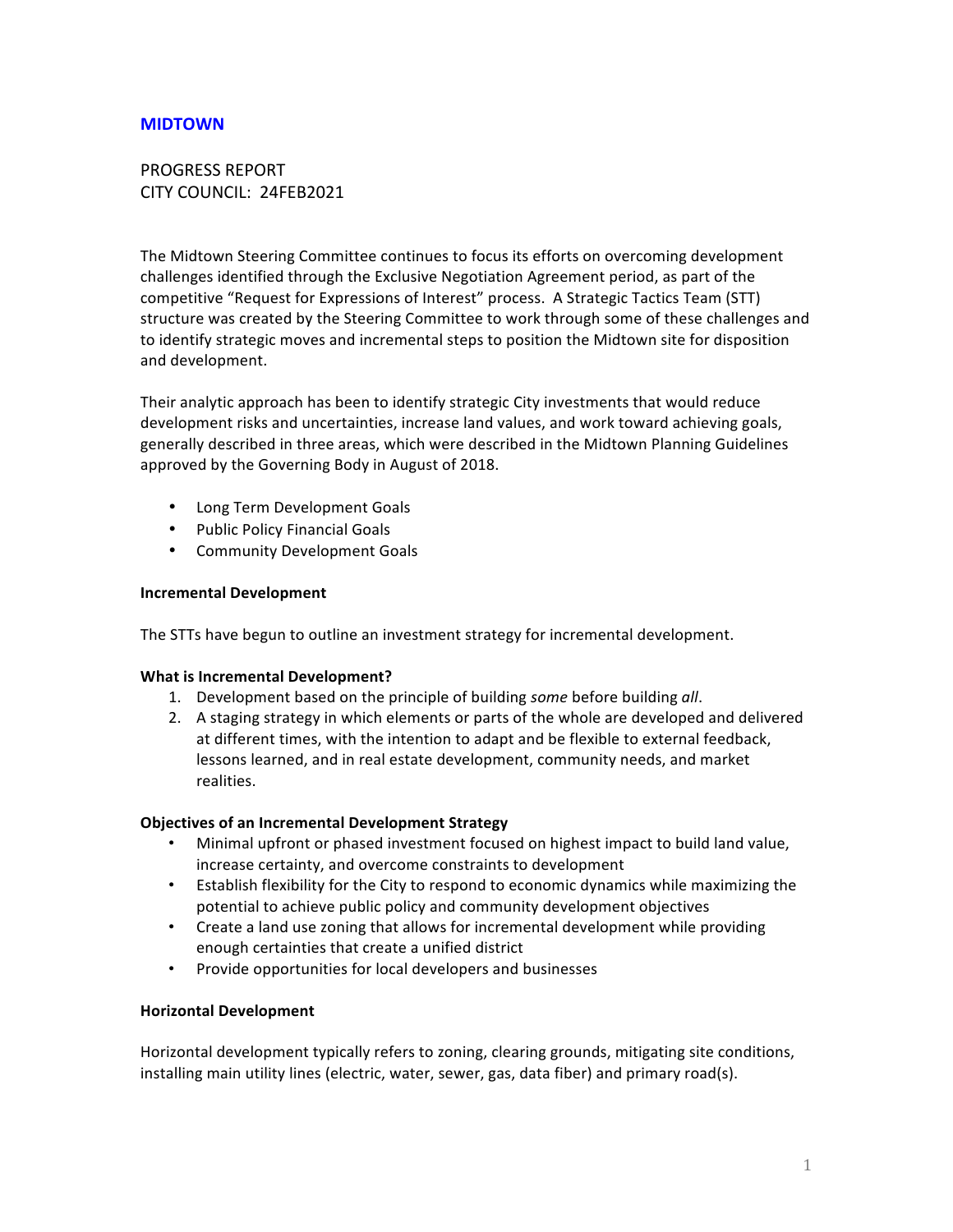Undertaking these initial horizontal development investments positions a site for vertical development (building).

The owner of a property either undertakes these tasks prior to disposing of the property or in collaboration with a developer. Completing horizontal development prior to disposition creates higher levels of certainty and reduces risks for developers, while also increasing land value.

At Midtown, specific horizontal development elements were identified as challenges that create risk. The STTs were established to develop solutions for overcoming obstacles and challenges to development.

## **Strategic Tactics Team**

The initial seven STTs are being reorganized to maximize coordination and synergies:

- 1. Zoning, Development Planning, Infrastructure (combined)
- 2. Existing Buildings and Furniture Fixtures & Equipment (FF&E)
- 3. Public Finance
- 4. RFEI and Solicitation
- 5. Public Engagement

### **Initial Approach Summary**

Please note that the following strategies are still be analyzed and the approach is also interdependent with the recommendation to be made by the RFEI Evaluation Committee forthcoming for consideration by the Governing Body on March 31, 2021.

Zoning, Development Planning, Infrastructure (combined)

The City invests in undertaking the major impediments for initial and future development.

- a. City commences, with a contractor planning and urban design team, to develop a development framework plan and a C2 zoning. The planning team would include a public engagement specific to the development and land use objectives (i.e. different from, but related to, the DPAC public policy and community development objectives).
- b. Development planning would consider maximizing the application of LINC zone and other development incentives.
- c. The land use planning would also incorporate assessments and strategies for the infrastructure necessary to support the incremental development of the site.
- d. Plan will identify and prioritize access points for increasing connectivity that can be obtained incrementally, with a focus on multi-modal mobility including pedestrian and bicycles.
- e. The development and infrastructure plans will provide for incremental (phased) disposition and development within a unified plan (not a piecemeal plan).

Existing Buildings and Furniture Fixtures & Equipment (FF&E)

- a. Demolish existing substandard buildings
- b. Identify and assess investment needs to address structural, system, and code requirements in buildings identified for rehab/ reuse